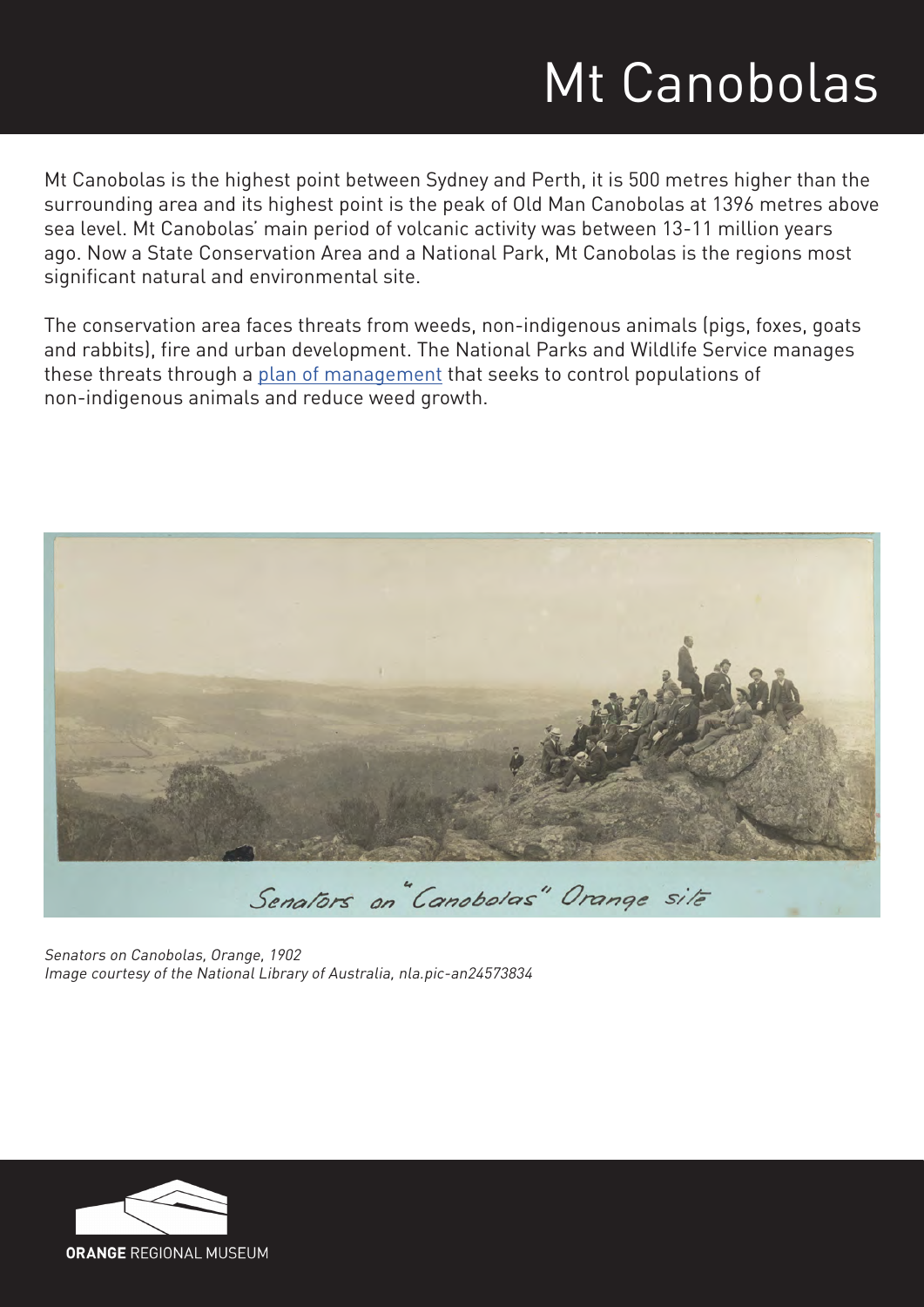#### INDIGENOUS SIGNIFICANCE

As a Wiradjuri ceremonial site Mt Canobolas was used for the sharing of tucker, corroborees, and ceremonies relating to men's and women's business.

Mt Canobolas is derived from the Wiradjuri word meaning 'two shoulders' (coona, shoulder; booloo, two, pronounced Ghannabulla). Ghannabulla is a place of spiritual connection through worship of Baiame (the Creator God and Sky Father) and through the dreaming story of Ghannabulla as one of three feuding brothers.

Initiation ceremonies (burbung) were once held on Mt Canobolas and scatters of stone tools and engravings can be found near the Old Man Canobolas peak. Initiation ceremonies many have continued on the site as late as the 1930s and Mt Canobolas remains an important site of traditional knowledge and significance to the Wiradjuri people.

Question to ask students: Why do you think Wiradjuri people might have gathered on Mt Canobolas?

BIAMI, BY OODGEROO NOONUCCAL TEXT FROM [AUSTRALIAN POETRY LIBRARY](http://www.poetrylibrary.edu.au/poets/noonuccal-oodgeroo/biami-0719060%20)

'Mother, what is that one sea, Sometimes blue or green or yellow?' 'That Biami's waterhole. He big fellow.' 'Mother, what make sunset fire, Every night the big red glare?' 'Biami's gunya out that way, That his camp fire over there' 'How come great wide river here, Where we swim and fish with spear?' 'Biami dug him. You see big hills all about? They the stuff that he chuck out.'

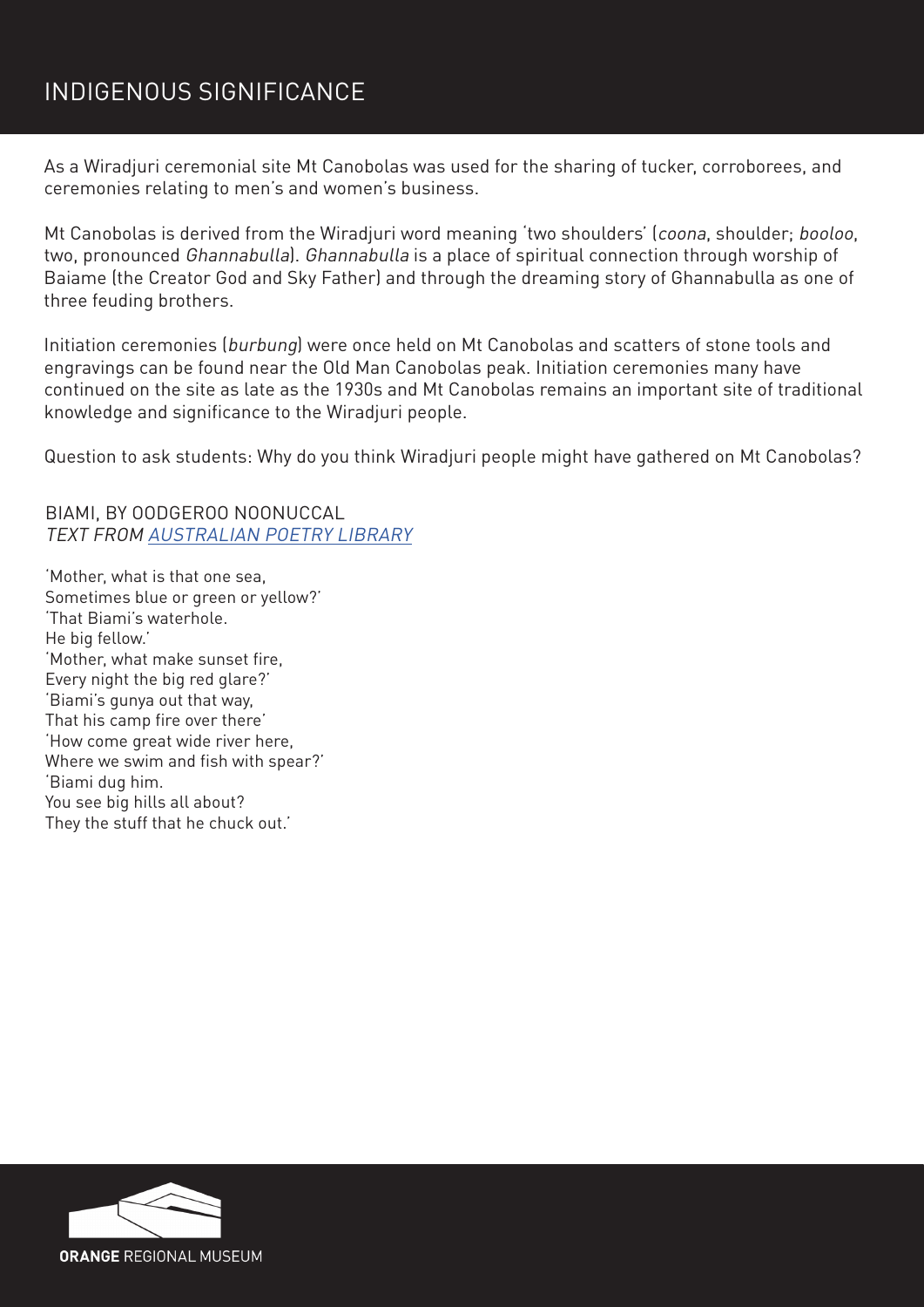Mt Canobolas' main period of volcanic activity was 13-11 million years ago. Eruptions occurred from over 50 vents not just the two peaks you can clearly see on the mountain today. Magma when reaching the surface became lava which cooled to form igenous rocks. The main type of igenous rock found at Canobolas is basalt. During last eruption basalt flowed out of mountain like water, 50 km in every direction.

Basalt is not the only type of rock to have formed from the lava at Mt Canobolas – you can also find trachyte, rhyolite and obsidian. The basalt created by the lava has broken up over millions of years forming the soil that is excellent for fruit growing and wine production in the Orange region.

Mt Canobolas is a 'hot spot' volcano which means that continuous plumes of magma from Earth's mantle (layer under the Earth's crust) rise to the surface creating a 'hot spot'. As tectonic plates drift over the specific hot spots volcanoes are created. Hot spot volcanoes do not occur at the boundaries of tectonic plates. A chain of hot spot volcanoes lie over the eastern part of Australia, forming as the continent drifted northwards. The plate that Australia in part of has moved 600 km north in the last 11 million years which means the 'hot spot' in the mantle that created Mt Canobolas is now somewhere in the Bass Strait between Tasmania and Victoria.



Mt Canobolas State Conservation Area showing other volcanic peaks. Source: Australia's Volcanoes, Russell Ferrett, 2005, Reed

New Holland, pg 106



Chain of hot spot volcanoes in Australia Source: Australia's Volcanoes, Russell Ferrett, 2005, Reed New Holland, pg 16



**ORANGE REGIONAL MUSEUM**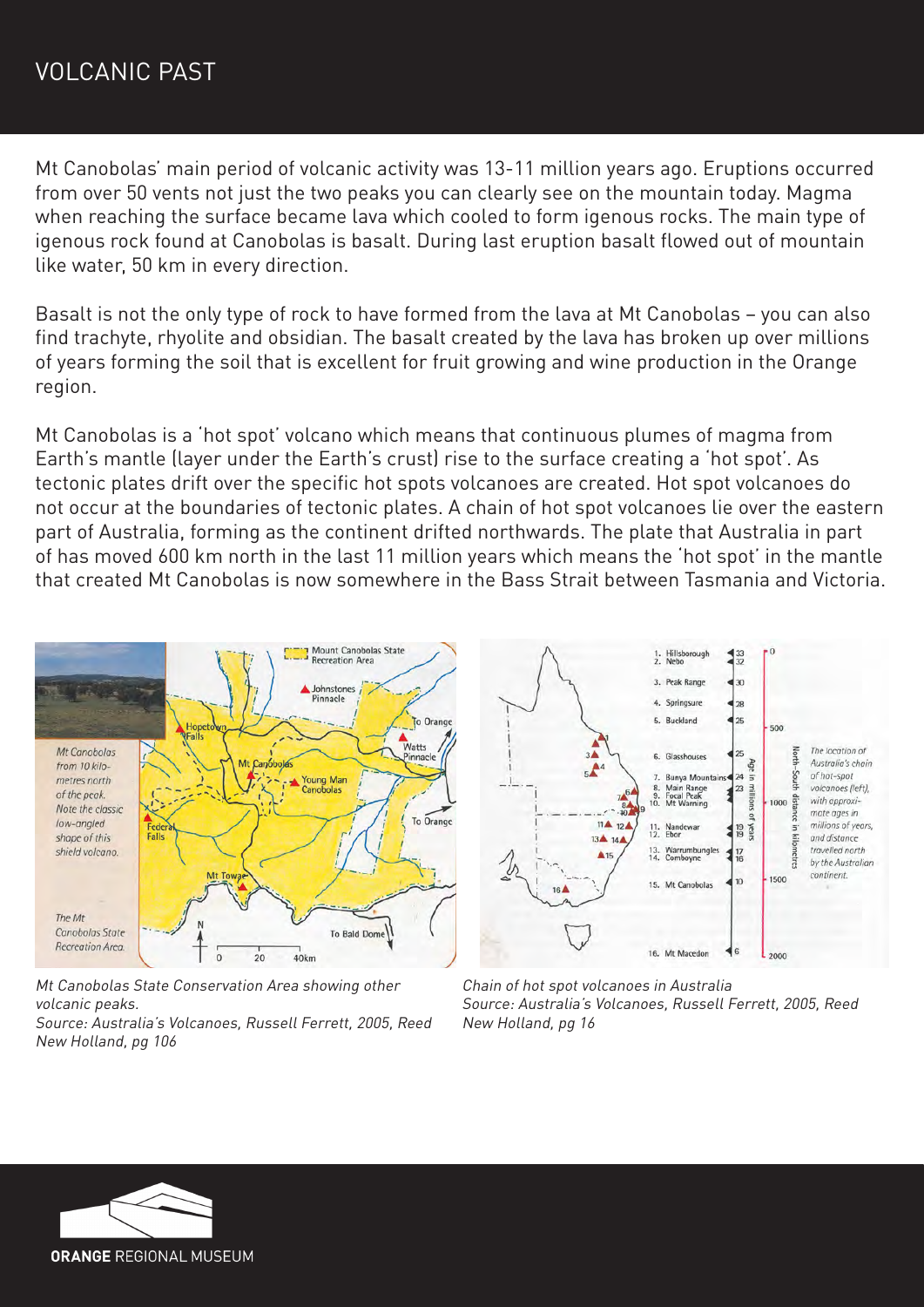### LOCAL GEOLOGY

#### Copies of activity card can be found in the resources section

| Rock Type     | Description                                                                                                                                                                                                                                                                                              | In the Classroom                                                                                                                                                                     |
|---------------|----------------------------------------------------------------------------------------------------------------------------------------------------------------------------------------------------------------------------------------------------------------------------------------------------------|--------------------------------------------------------------------------------------------------------------------------------------------------------------------------------------|
| Rhyolite      | Rhyolite is a fine-grained igneous<br>rock. Rhyolites contain crystals<br>that are often too small to see.<br>Usually pink or gray in color.<br>Rhyolites form from magma<br>that has slightly cooled before<br>reaching the surface, the magma<br>has cooled before becoming lava<br>creating Rhyolite. | Using the classification cards in the<br>resources section connect a rock<br>type with the image. Descriptions<br>and image cards in resource section.<br>Use this page for answers. |
| Trachyte      | A fine-grained igneous rock.<br>Often light coloured and<br>containing distinct crystals that<br>make the rock coarse to touch.                                                                                                                                                                          |                                                                                                                                                                                      |
| Obsidian      | Obsidian is an igneous rock that<br>forms when molten lava cools<br>so quickly that it is unable to<br>form rock types. The result is<br>a volcanic glass with a smooth<br>surface. Black is the most<br>common colour of obsidian. It<br>can also be brown, tan, or green.                              |                                                                                                                                                                                      |
| <b>Basalt</b> | Basalt is a dark-colored, igneous<br>rock. Basalt covers more of<br>Earth's surface than any other<br>rock. Smooth to the touch with<br>no crystals.                                                                                                                                                     |                                                                                                                                                                                      |
| Tuffs         | An igneous rock made of volcanic<br>ash. Following an eruption it<br>is compacted into a solid rock.<br>A soft rock containing large<br>crystals. Can be a variety of<br>colours.                                                                                                                        |                                                                                                                                                                                      |
| Andesite      | Andesite is the name used for a<br>family of igneous rocks that are<br>usually light to dark gray in color.<br>Andesite usually does not contain<br>any crystals.                                                                                                                                        |                                                                                                                                                                                      |

Images from geology.com. Examples of rock types not specimens from Mt Canobolas.

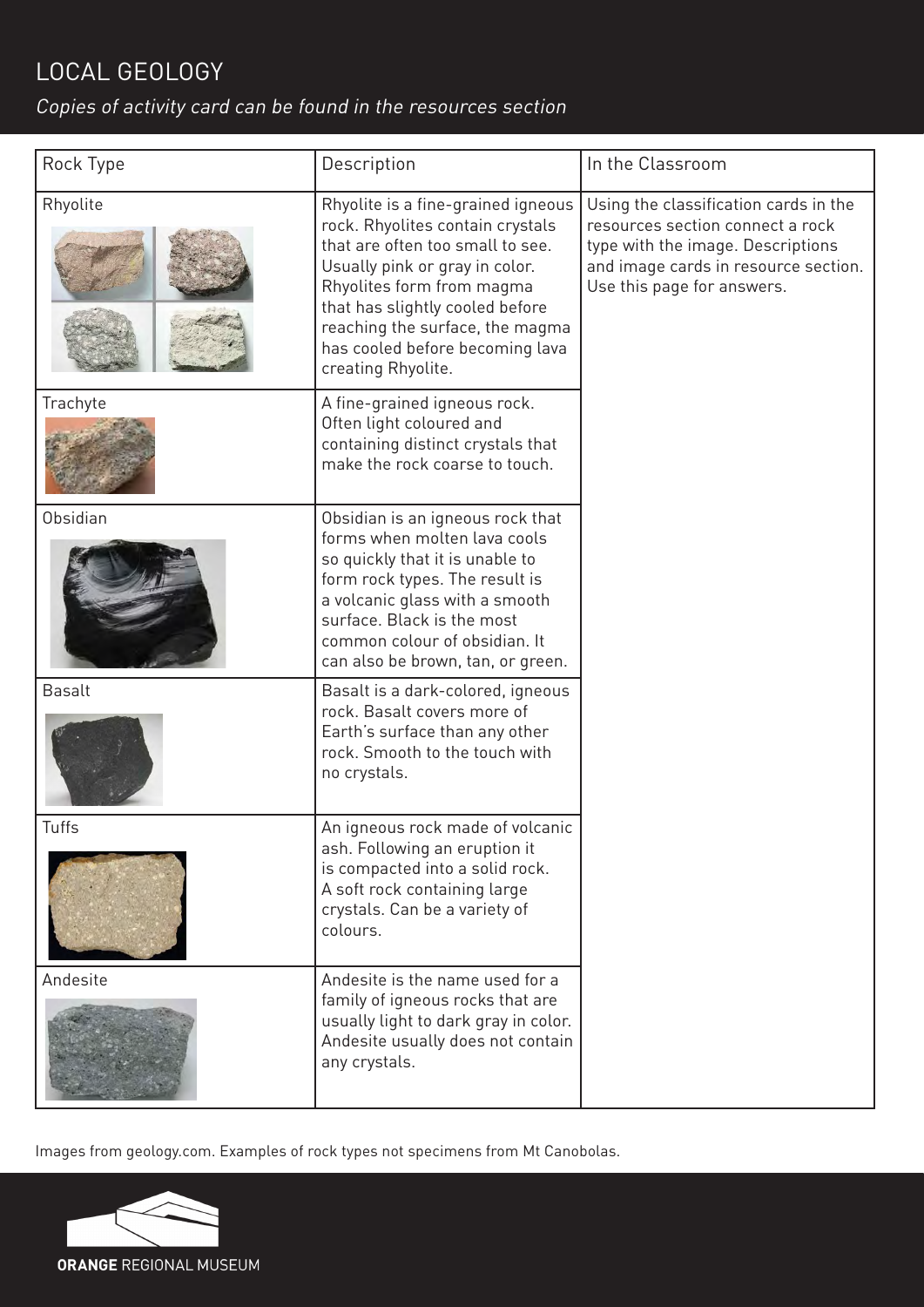The flora listed below can be found on Mt Canobolas. Please use this information as required to support teaching. All photographs (c) Helmut Berndt.

| Flora                                                                                         | Description                                                                                                                                                                                                                                                                                                                                                                                                                                                                                                                                                                                                                                                                                                                                                     |
|-----------------------------------------------------------------------------------------------|-----------------------------------------------------------------------------------------------------------------------------------------------------------------------------------------------------------------------------------------------------------------------------------------------------------------------------------------------------------------------------------------------------------------------------------------------------------------------------------------------------------------------------------------------------------------------------------------------------------------------------------------------------------------------------------------------------------------------------------------------------------------|
| Eucalyptus pauciflora<br>Snow Gum, White Sallee/Sally, Cabbage Gum, Weeping<br>Gum, Ghost Gum | Moderate to large tree growing to 30 metres tall, often<br>with a crooked trunk and branching from ground level.<br>Bark is smooth and white to light-grey and yellow, or<br>sometimes pinkish-brown, shedding in patches or<br>strips to give a mottled appearance. It is often marked<br>by 'scribbles' from insect larvae.<br>Leaves are glossy, thick and waxy with many oil glands<br>and distinctive veins parallel to the midrib. Profuse<br>white to cream flowers cover the trees from October to<br>February. Native to habitats in in the Snowy Mountains,<br>along the tablelands in southern New South Wales and<br>the Australian Capital Territory, through to Victorian<br>and Tasmania. It is one of the most common trees on<br>Mt Canobolas. |
| Eucalyptus canobolensis<br>Silver-leaf Candlebark, Mt Canobolas Candlebark                    | Tree 8-12 m high, rarely to 18 m. Newly formed bark<br>is smooth, brilliant white before turning off-white or<br>greyish, becoming pink or reddish in late summer/<br>early autumn. Adult leaves are lance-shaped, 10-18<br>cm long, 1.5-3.5 cm wide, dull-green or grey-green.<br>The flower heads occur in threes, with a distinctly<br>flattened stalk. Flowers in January -March. Grows<br>in woodland vegetation, in Southern Tableland<br>Wet Sclerophyll Forest, confined to upper slopes<br>of Mt Canobolas. Found chiefly between 1100-<br>1300 m in the Mt Canobolas State Recreation Area.<br>Conservation status in New South Wales: Vulnerable<br>and commonwealth status: Endangered. High risk of<br>extinction due to restricted distribution.  |
| Thelymitra peniculata                                                                         | Thelymitra is a genus of about 80 species of orchids<br>distributed throughout Australia, New Zealand and<br>islands to the north of Australia. They are known as<br>'sun orchids' because the flowers of most species only<br>open fully on warm, sunny days. Found in New South<br>Wales and Victoria.                                                                                                                                                                                                                                                                                                                                                                                                                                                        |

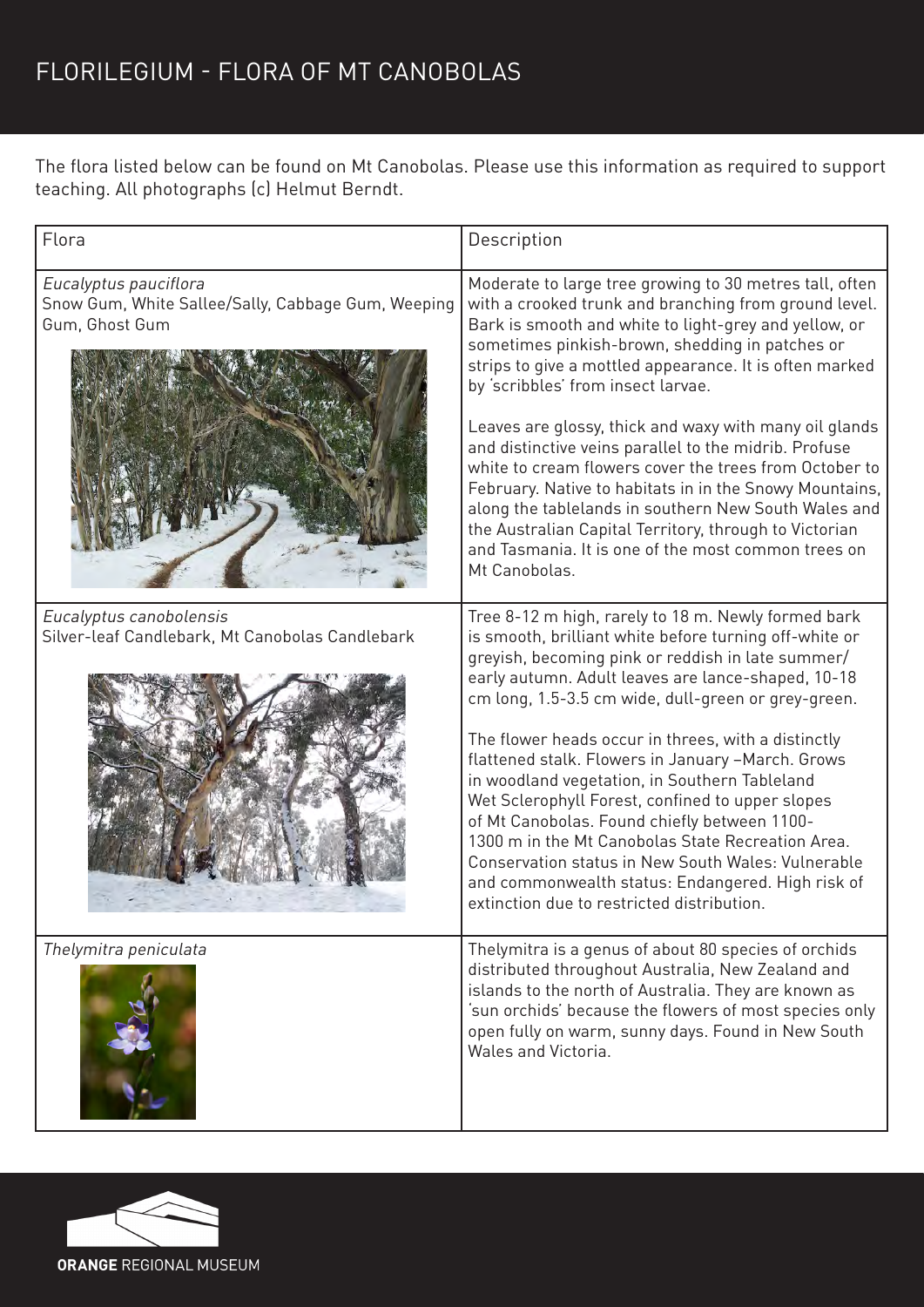| Flora                                                                                                                                                                                                                                                                                                    | Description                                                                                                                                                                                                                                                                                                                                                                                                                                                                                                                                                                                                                                                    |
|----------------------------------------------------------------------------------------------------------------------------------------------------------------------------------------------------------------------------------------------------------------------------------------------------------|----------------------------------------------------------------------------------------------------------------------------------------------------------------------------------------------------------------------------------------------------------------------------------------------------------------------------------------------------------------------------------------------------------------------------------------------------------------------------------------------------------------------------------------------------------------------------------------------------------------------------------------------------------------|
| Stypandra glauca<br>Nodding Blue Lily<br>Stypandra: from the Greek 'stype' for flax fibres and<br>'aner' for man, in reference to the staminal filament<br>hairs which are beard like in appearance.<br>Glauca: from the Greek 'glaukos' meaning sea green<br>which refers to the colour of the foliage. | Although it has the appearance of a shrub it is actually<br>a multi-stemmed herb growing to 1m at the base,<br>aerial stems often flowering when 30 cm high. Lily-<br>like flowers droop from slender stalks. The flowers,<br>usually blue or occasionally white, and have bearded<br>yellow stamens. Flowering occurs in early spring.<br>Widespread in forest and woodland, from south-east<br>Queensland especially in eastern half of New South<br>Wales and Victoria, and in the south west of Western<br>Australia.                                                                                                                                      |
| Stylidium graminifolium<br>Grass Triggerplant<br>Stylidium: from the Greek 'stylos', a column, referring<br>to the united stamens and style.<br>Graminifolium: from Latin 'gramineus', grass like, and<br>folium a leaf.                                                                                 | Stylidium - known as trigger plants because of the<br>unique, irritable flower column which is triggered by<br>insect visitors. The trigger remains cocked until an<br>insect probes the flower and then springs upwards<br>and deposits pollen on the head or back of the insect<br>which transfers the pollen to another flower.<br>Tufted grass-like plant with leaves from 6-20 cm<br>long. Small pale to bright pink flowers about 10mm in<br>diameter, occur on stalks up to 40 cm high from the<br>centre of the grassy clump, flowering between August<br>to January. Grows in dry forest; widespread from coast<br>to alpine areas of eastern states. |
| Calytrix tetragona<br>Common Fringe Myrtle<br>Calytrix: from two Greek words meaning 'calyx' and<br>hair, alluding to the long fine calyx tips.<br>Tetragona: four-sided, relating to the leaf cross-<br>section.                                                                                        | Small to medium shrub up to 2 m high and 1.5 m in<br>width with star-like flowers ranging in colour from<br>white through yellow, pink and purple to red. The<br>tiny leaves are slightly fleshy with a spicy perfume<br>when bruised. Widespread and throughout temperate<br>Australia as a dwarf to tall shrub. Grows in heath,<br>woodland and dry forest widespread.                                                                                                                                                                                                                                                                                       |

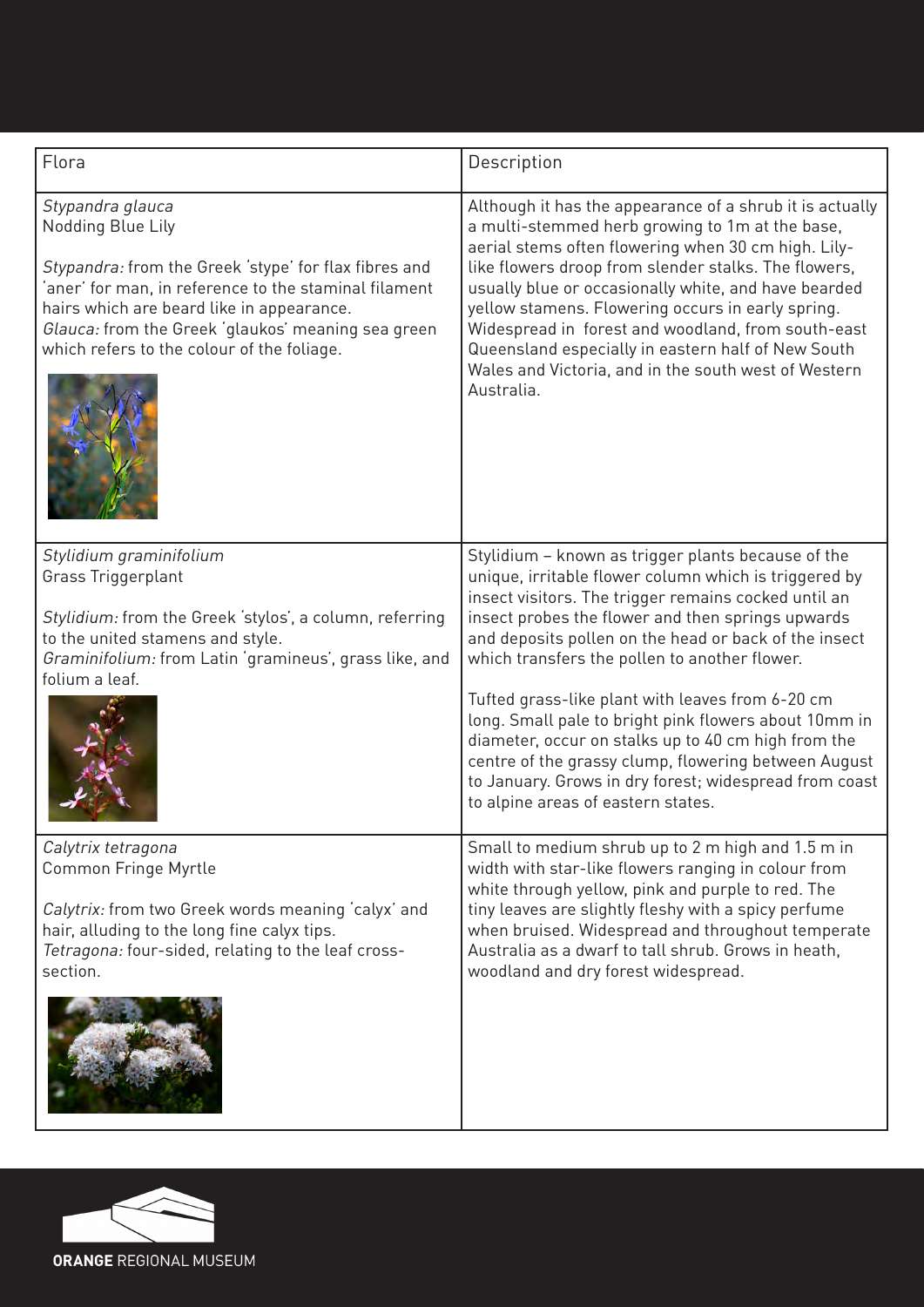| Flora                                                                                                                                                                                                                                                            | Description                                                                                                                                                                                                                                                                                                                                                                                                                                                                                                                                                                                                                                                                                                                                                                                                                                                                                                                                                                                                                                                                                                                                                                                                                                                                                                                       |
|------------------------------------------------------------------------------------------------------------------------------------------------------------------------------------------------------------------------------------------------------------------|-----------------------------------------------------------------------------------------------------------------------------------------------------------------------------------------------------------------------------------------------------------------------------------------------------------------------------------------------------------------------------------------------------------------------------------------------------------------------------------------------------------------------------------------------------------------------------------------------------------------------------------------------------------------------------------------------------------------------------------------------------------------------------------------------------------------------------------------------------------------------------------------------------------------------------------------------------------------------------------------------------------------------------------------------------------------------------------------------------------------------------------------------------------------------------------------------------------------------------------------------------------------------------------------------------------------------------------|
| Kunzea parvifolia<br>Small-leaved kunzea<br>Kunzea: after Dr Gustav Kunze.<br>Parvifolia: from Latin 'parvus', small and folium, a leaf.                                                                                                                         | Small pink to mauve flowers are clustered into<br>globular-shaped heads at the ends of the branches<br>and are very profuse and conspicuous. The flowers<br>are followed by small one-celled fruits which release<br>numerous small seeds when ripe.<br>Profuse purplish-ink flowers from October to<br>December. Grows in heath and dry forest, south<br>from Torrington and inland to Dubbo district and the<br>Warrumbungle National Park.                                                                                                                                                                                                                                                                                                                                                                                                                                                                                                                                                                                                                                                                                                                                                                                                                                                                                     |
| Mt Canobolas Xanthoparmelia Lichen Community is<br>the name given to the community of foliose lichens of<br>the genus Xanthoparmelia that occurs at Mt Canobolas<br>in central-western NSW, by the Scientific Committee<br>of the NSW Office of the Environment. | The Mt Canobolas Xanthoparmelia Lichen<br>Community includes: Cadia fuliginosa, Xanthparmelia<br>canobolasensis, Xanthoparmelia digiformis,<br>Xanthoparmelia metaclystoides, Xanthoparmelia<br>metastrigosa, Xanthoparmelia multipartite,<br>Xanthoparmelia neorimalis, Xanthoparmelia sulcifera,<br>Xanthoparmelia tasmanica<br>Xanthoparmelia canobolasensis and Xanthoparmelia<br>metastrigosa are known only from Mt Canobolas,<br>and X. sulcifera and C. fuliginosa are each known<br>from only one other locality in NSW. Mt Canobolas<br>Xanthoparmelia Lichen Community occurs on rock<br>faces and soils of the Mt Canobolas Tertiary volcanic<br>complex.<br>Mt Canobolas Xanthoparmelia Lichen Community is<br>threatened by road and drainage works, and collection<br>of bushrock. Tourist visitation of the slopes and<br>summit of Mt Canobolas increases risks of trampling<br>and disturbance to the community. There is also<br>potential for loss of lichen habitat from increased<br>urban encroachment and rural development such as<br>vineyards and orchards on the north and east flanks of<br>Mt Canobolas.<br>The Mt Canobolas Xanthoparmelia Lichen Community<br>is likely to become extinct in nature in New South<br>Wales unless the circumstances and factors<br>threatening its survival cease. |

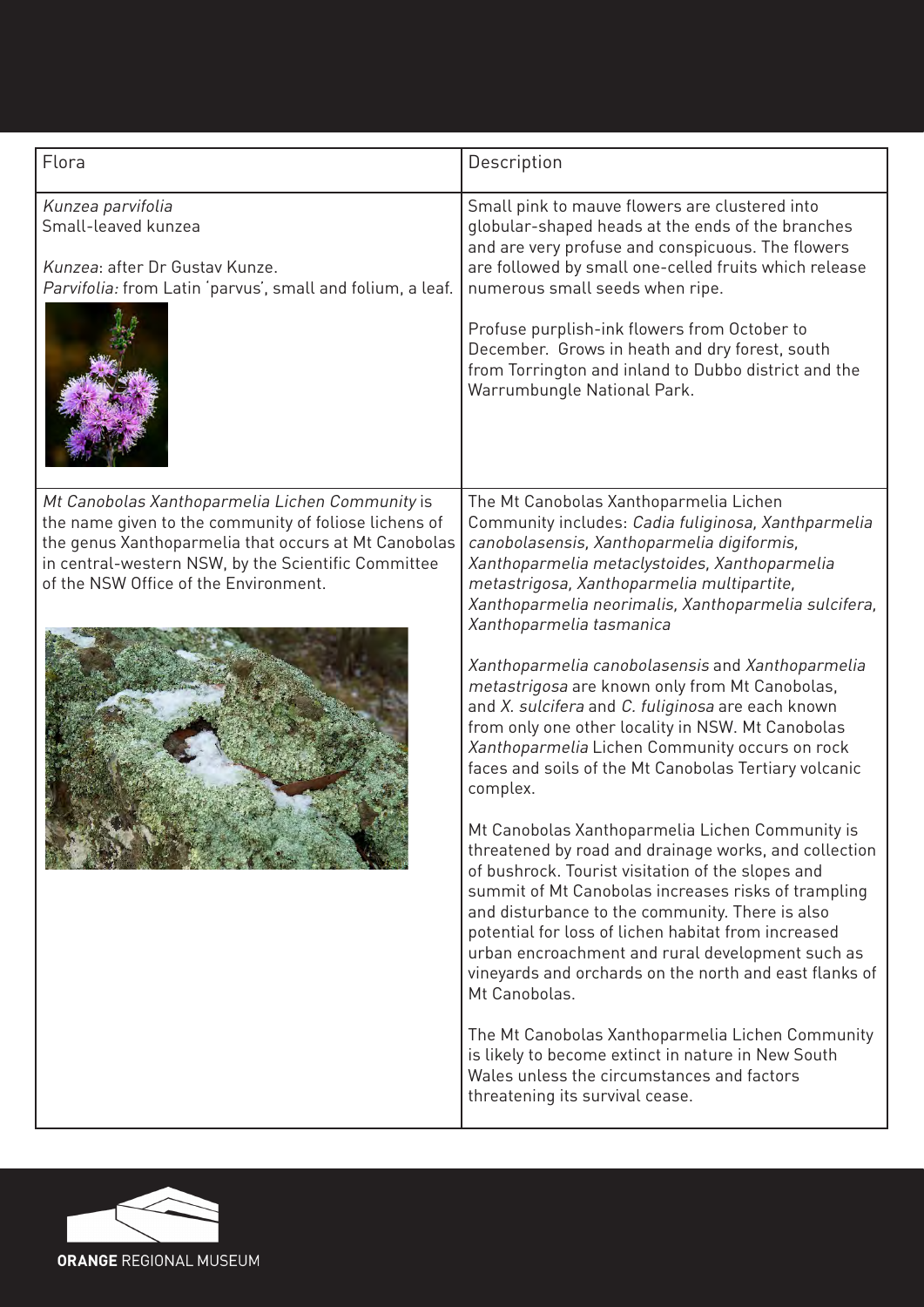| Flora                                                     | Description                                                                                                                                                                                                                                                                                                                                                                                                                                                                        |
|-----------------------------------------------------------|------------------------------------------------------------------------------------------------------------------------------------------------------------------------------------------------------------------------------------------------------------------------------------------------------------------------------------------------------------------------------------------------------------------------------------------------------------------------------------|
| Phebalium sqamulosum<br>Scaly Phebalium, Forest Phebalium | Shrub to slender tree, 1-7 m high; stems with rusty<br>scales, becoming glabrous, smooth or rarely warty.<br>Pale to bright yellow on inside and with rusty or silvery<br>aclaes on outside. Flowering mainly in early spring<br>and producing clusters of a dozen or more of small,<br>star-like flowers in the cream to bright yellow range.<br>Found in open forests and woodlands of south-east<br>and north-east Queensland, eastern New South Wales<br>and eastern Victoria. |
| Mountain mirbelia                                         | Flowers in summer in orange-yellow and red, keel<br>rusty to purplish red, colours. Grows in dry forest,<br>chiefly at higher altitudes south from Wingello, also at<br>Mt Kaputar National Park and Mt Canobolas.                                                                                                                                                                                                                                                                 |
| Hibbertia obtusifolia<br>Hoary Guinea Flower              | Flowers in short shoots or axillary, in yellow. Flowering<br>spring to summer. This is an extremely variable<br>species. Widespread on sandy or gravelly soils.                                                                                                                                                                                                                                                                                                                    |
| Diuris sulphurea<br>Tiger Orchid, Hornet Orchid           | Flowering September-December. The flower stems<br>bear one to five flowers, which are predominantly<br>yellow. It is sulphur-yellow, with a pair of conspicuous<br>brown spots near the base. Grows in Grasslands,<br>heaths and open forests; widespread in Queensland,<br>New South Wales, Victoria, South Australia and<br>Tasmania.                                                                                                                                            |

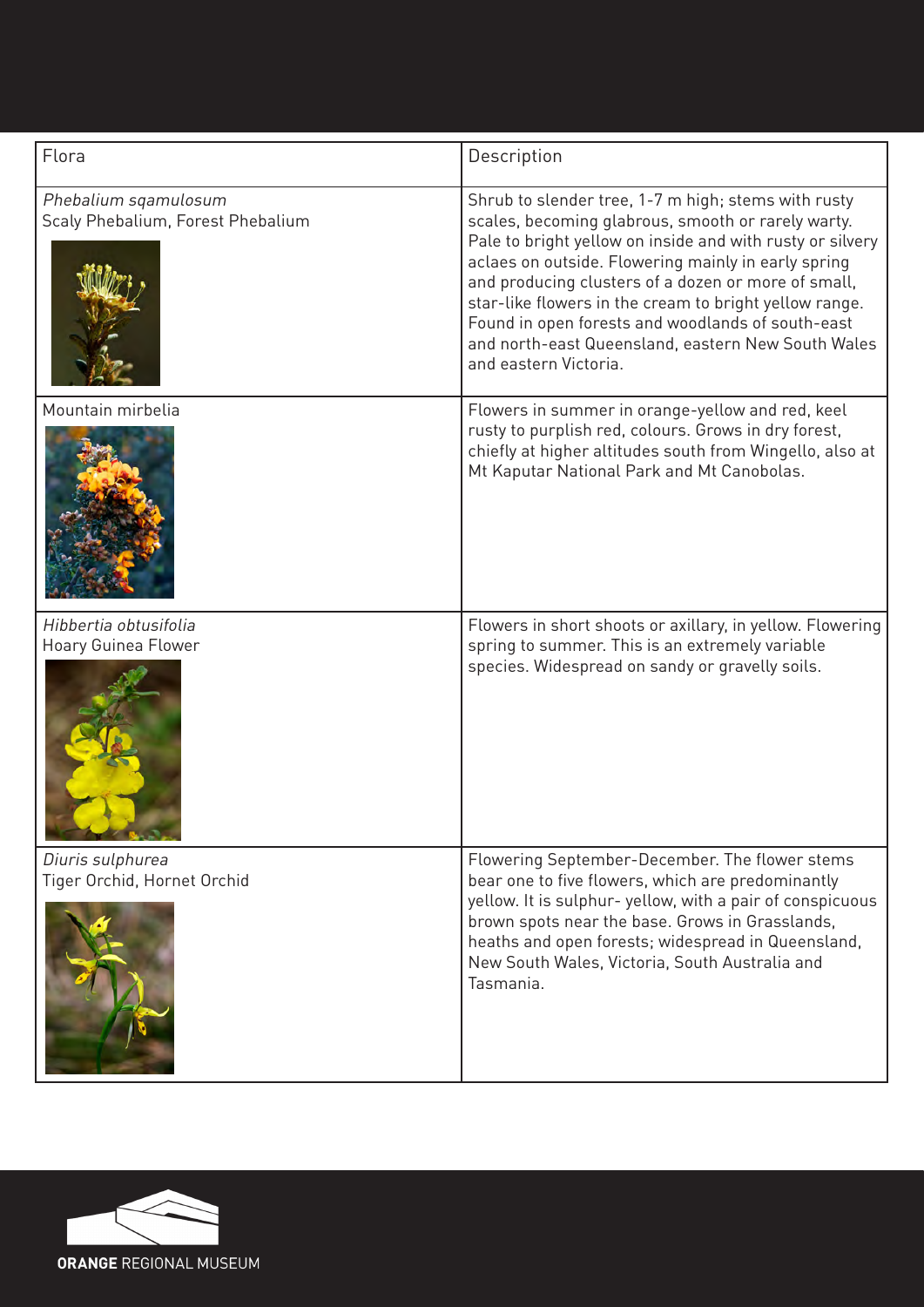| Flora                                                                                                                                                                                                                                                                                                                                                        | Description                                                                                                                                                                                                                                                                                                                                                                                                                                                                                                                                                                                                             |
|--------------------------------------------------------------------------------------------------------------------------------------------------------------------------------------------------------------------------------------------------------------------------------------------------------------------------------------------------------------|-------------------------------------------------------------------------------------------------------------------------------------------------------------------------------------------------------------------------------------------------------------------------------------------------------------------------------------------------------------------------------------------------------------------------------------------------------------------------------------------------------------------------------------------------------------------------------------------------------------------------|
| Diuris semilunulata                                                                                                                                                                                                                                                                                                                                          | A terrestrial herb flowering October to December.<br>Flowers orange, heavily blotched and suffused with<br>brown and purple. Grows in forest; south from Nerri-<br>ga, New South Wales to Victoria.                                                                                                                                                                                                                                                                                                                                                                                                                     |
| Chiloglottis valida<br>Large Bird Orchid                                                                                                                                                                                                                                                                                                                     | Terrestrial herb. This orchid bears its flowers very<br>close to the ground, but the stem elongates in the<br>fruiting stage. The name bird-orchid relates to the<br>open flowers resembling baby birds in a nest with<br>open beaks waiting to be fed. Flower broad, 35 mm<br>across, greenish to purplish red. Grows in grassy for-<br>est, particularly common in montane and sub-alpine<br>regions, occurs south of the Brindabella Ranges, New<br>South Wales and Victoria.                                                                                                                                        |
| <b>Bulbine bulbosa</b><br>Bulbine Lily, Wild Onion, Golden Lily, Leek Lily, Yellow<br>Onion Weed, Native Leek<br>Bulbine: translated from Latin this means 'bulbous'<br>referring to the bulb-shaped tuber of many members<br>of this genus.<br>Bulbosa: a Latin word derived from 'bulbus' meaning<br>'bulb', though the species does not have a true bulb. | Bulbine bulbosa is a densely tufted perennial herb<br>reaching 75 cm, in the wild, plants are found growing<br>in conspicuous colonies. The green-grey leaves are<br>succulent, growing to 40 cm. The bright yellow fra-<br>grant star-like flowers are approximately 2 cm wide<br>and are borne on simple racemes of up to 50 flowers.<br>Each flower lasts for just one day, with one to several<br>opening at a time. Flowering occurs from September<br>to March with some geographic variation. Bulbine<br>bulbosa extends through temperate Australia from<br>central Queensland to Tasmania and South Australia. |

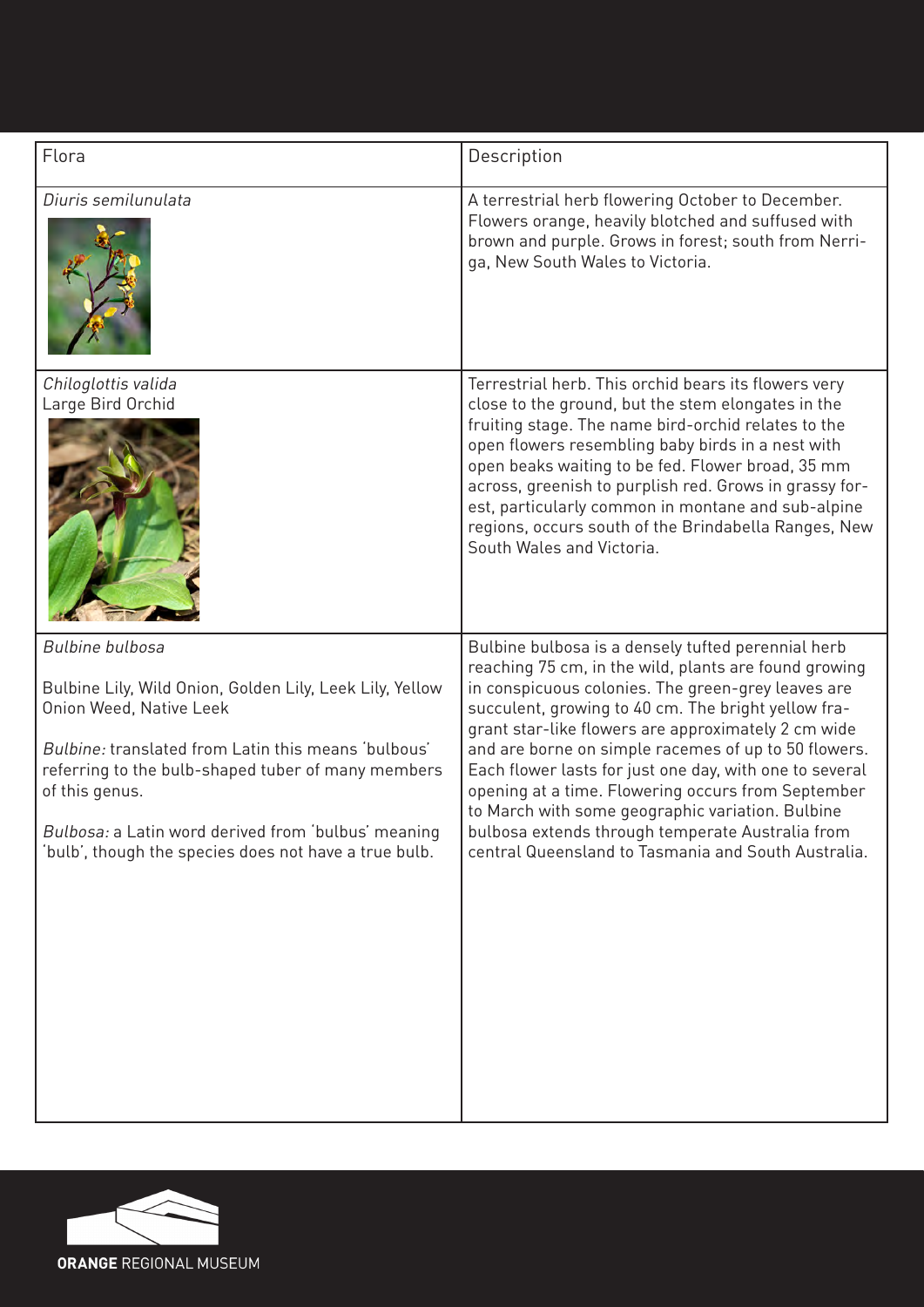| Flora                                                                                                                                              | Description                                                                                                                                                                                                                                                                                                                                                                                                                                                                                                                                                                                                                                                                                                              |
|----------------------------------------------------------------------------------------------------------------------------------------------------|--------------------------------------------------------------------------------------------------------------------------------------------------------------------------------------------------------------------------------------------------------------------------------------------------------------------------------------------------------------------------------------------------------------------------------------------------------------------------------------------------------------------------------------------------------------------------------------------------------------------------------------------------------------------------------------------------------------------------|
| <b>Bulbine</b> glauca<br>Rock Lily<br>Bulbine: Latin word which means bulb.<br>Glauca: Latin word meaning bluish-grey, relating to<br>leaf colour. | Bulbine glauca is a tufted perennial that grows to a<br>height of about 50 cm, with thick and fleshy roots.<br>Each plant has about six to 16 leaves. The flowers are<br>borne on spikes, known as inflorescences, which in<br>the wild usually develop after rain. The plant produces<br>two or more inflorescences, with small, yellow, star-<br>shaped flowers, which are faintly scented. The flowers<br>can begin to open in spring and sometimes continue<br>right throughout to autumn if the weather conditions<br>are right and the plant receives regular water<br>throughout the hot months. The distribution of Bulbine<br>glauca is in New South Wales, Victoria, Tasmania and<br>possibly into Queensland. |
| Pultenaea spinosa<br>Spiny Bush-pea, Grey Bush-pea                                                                                                 | Shrub with yellow-orange flowers and green-brown<br>leaves. Grow in dry forests on sandy or rocky soil,<br>widespread west to Warrumbungle Mountains.                                                                                                                                                                                                                                                                                                                                                                                                                                                                                                                                                                    |
| Pultenaea setulosa<br>Stony Bush-pea                                                                                                               | Shrub with orange-red flowers and green-brown<br>leaves. Grows in dry forest; west to Gilgandra district.                                                                                                                                                                                                                                                                                                                                                                                                                                                                                                                                                                                                                |
| Pultenaea polifolia<br>Dusky Bush-pea                                                                                                              | Shrub with colourful purple and orange flowers, fur<br>like to touch, dark green leaves. Grows in heath to wet<br>forest on swampy to well-drained sites, south from<br>New England.                                                                                                                                                                                                                                                                                                                                                                                                                                                                                                                                     |
| Pimelea ligustrina<br><b>Tall Rice Flower</b>                                                                                                      | Commonly known as tall rice-flower, is a shrub<br>species in the family Thymelaeaceae. Growing to<br>between 1 and 3 metres in height. Flowers are<br>clustered in groups. These are followed by green to<br>red-brown fruit. Widespread in forest s below 1400 m<br>altitude.                                                                                                                                                                                                                                                                                                                                                                                                                                           |

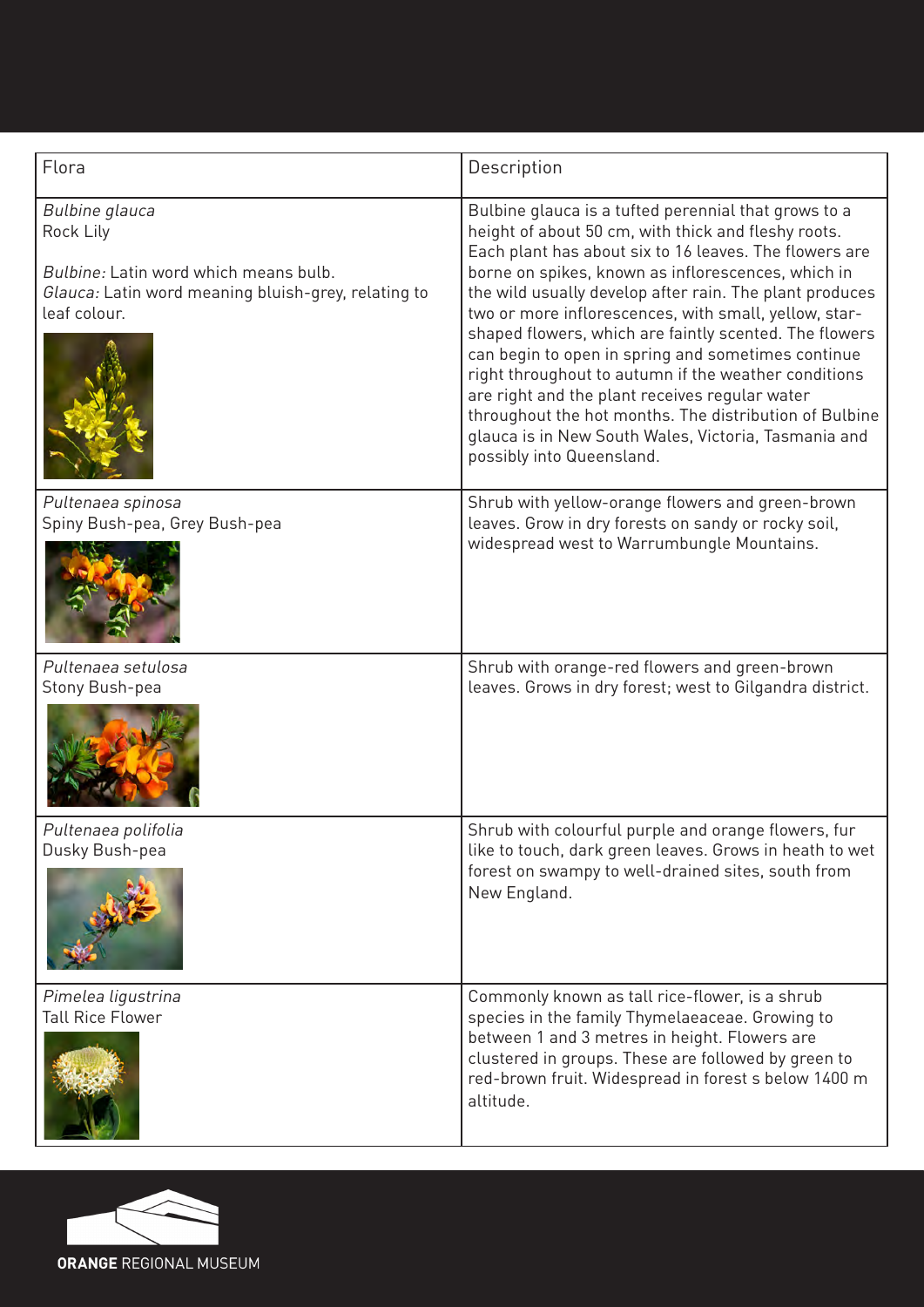## ADDITIONAL RESOURCES

- National Parks and Wildlife Service, http://www.nationalparks.nsw.gov.au/visit-apark/parks/Mount-Canobolas-State-Conservation-Area
- • Mt Canobolas State Conservation Area Plan of Management, http://www.environment. nsw.gov.au/resources/planmanagement/final/mtcanobolas.pdf
- Vegetation and floristics of Mount Canobolas State Recreation Area, Orange, New South Wales, John T. Hunter, http://www.orangemuseum.com.au/wp-content/ uploads/2017/01/Article-Vegetation-of-Mt-Canobolas-John-T-Hunter.pdf
- Australian Volcanoes, Russell Ferrett, 2005, Reed New Holland, Available at Orange City Library
- • Orange Aboriginal Heritage Report, 2012, http://www.orangemuseum.com.au/wpcontent/uploads/2013/08/Orange-Aboriginal-Heritage-Report2012.pdf

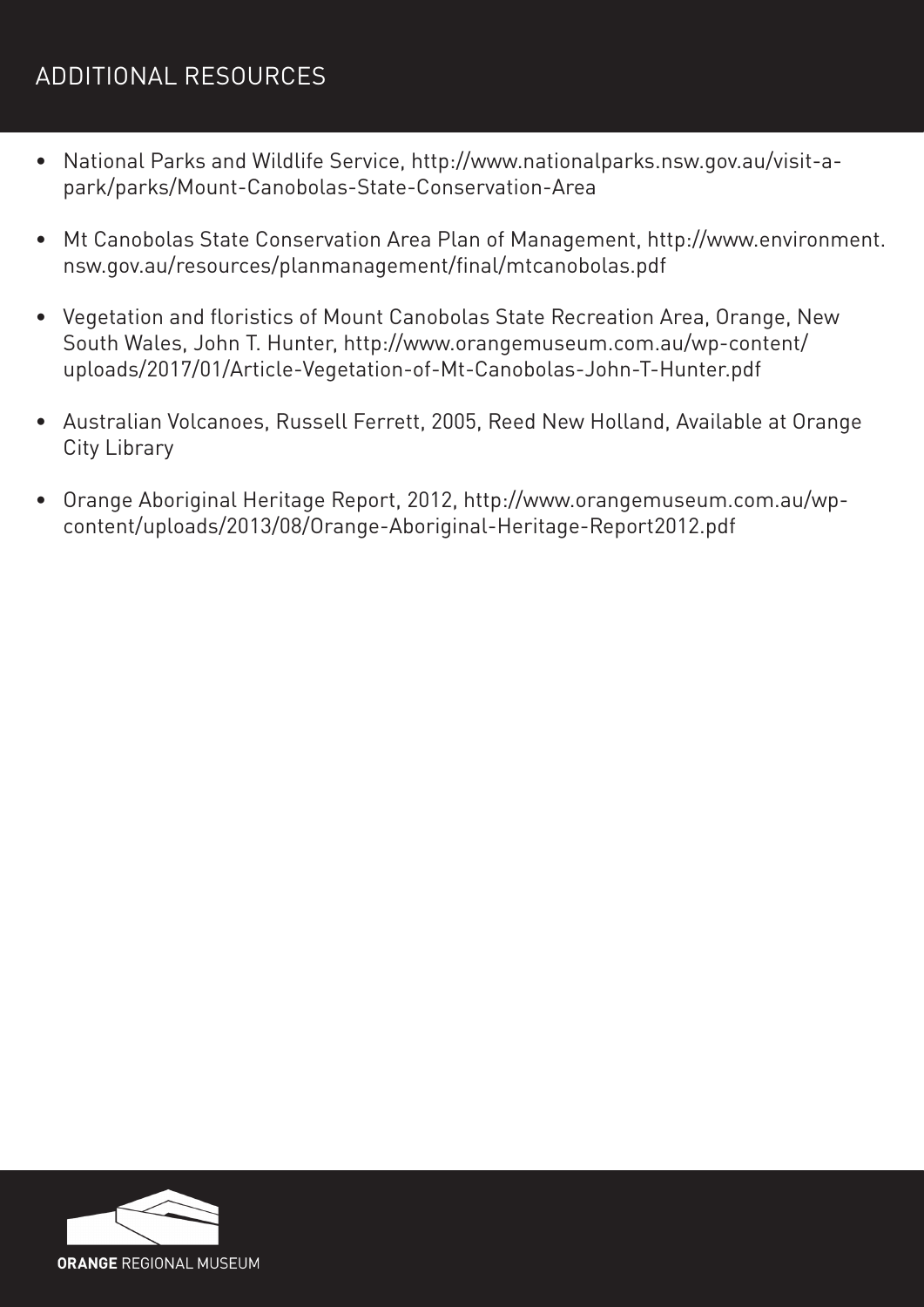# Resources

This section contains all source material and activity resources.

All photos, images and maps can only be used for educational purposes. Please contact Orange Regional Museum if you have any questions. E: museum@orange.nsw.gov.au P: 02 6393 8444

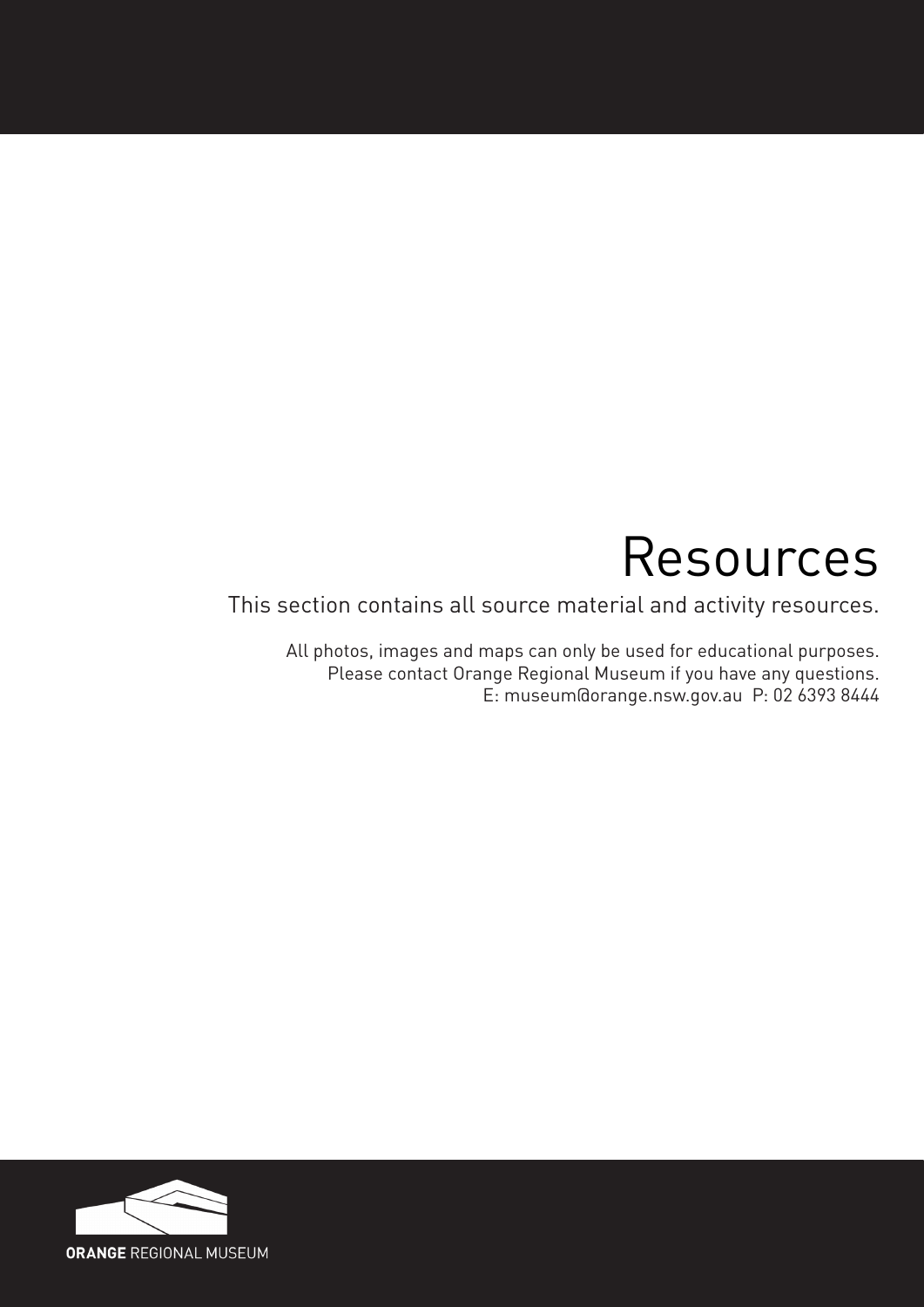# RHYOLITE

Rhyolite is a fine-grained igneous rock. Rhyolites contain crystals that are often too small to see. Usually pink or gray in color. Rhyolites form from magma that has slightly cooled before reaching the surface, the magma has cooled before becoming lava creating Rhyolite.

# TRACHYTE

A fine-grained igneous rock. Often light coloured and containing distinct crystals that make the rock coarse to touch.

#### **ORANGE REGIONAL MUSEUM**

**ORANGE REGIONAL MUSEUM** 

#### OBSIDIAN

Obsidian is an igneous rock that forms when molten lava cools so quickly that it is unable to form rock types. The result is a volcanic glass with a smooth surface. Black is the most common colour of obsidian. It can also be brown, tan, or green.

#### BASALT

Basalt is a dark-colored, igneous rock. Basalt covers more of Earth's surface than any other rock. Smooth to the touch with no crystals.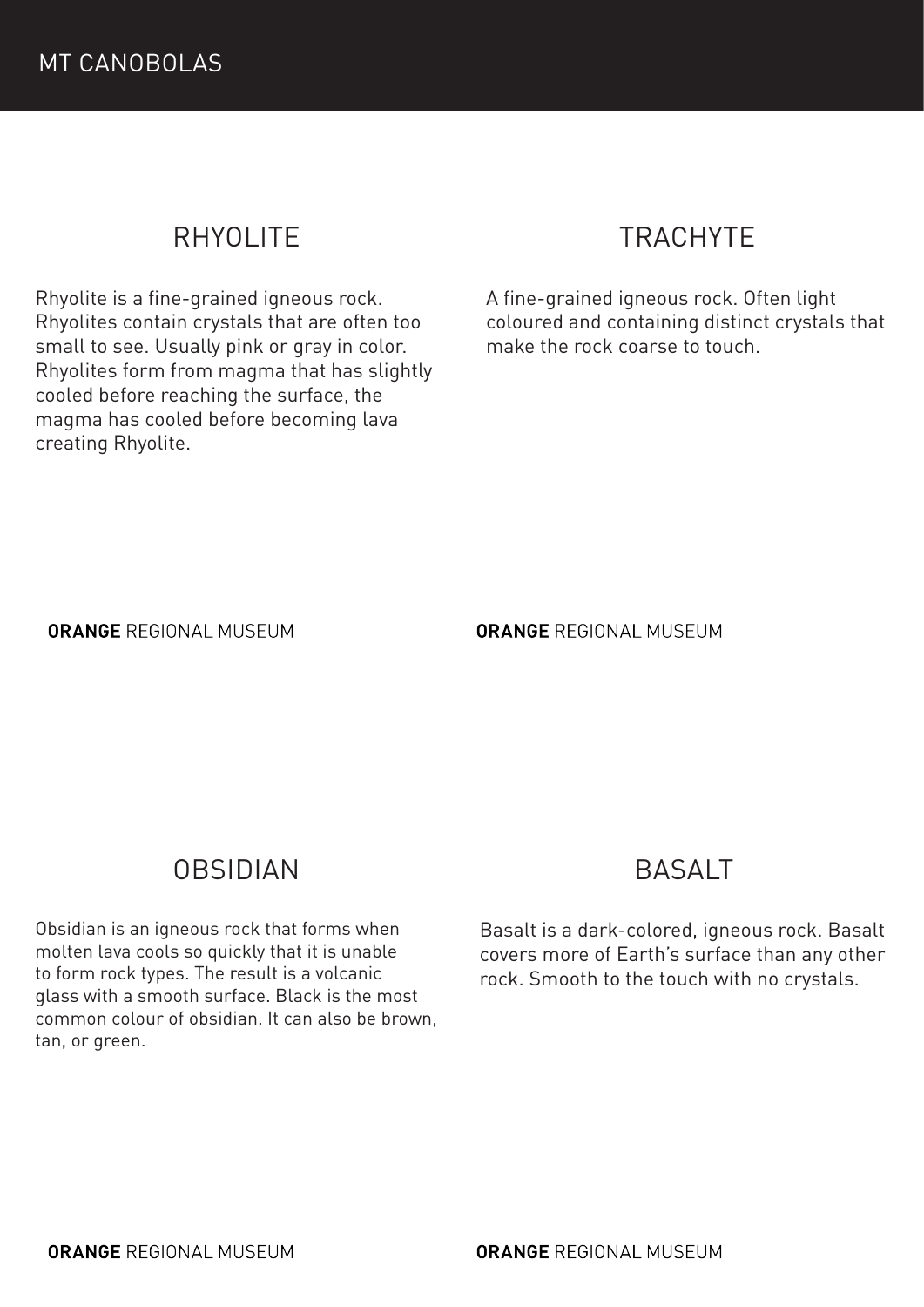## TUFFS

An igneous rock made of volcanic ash. Following an eruption it is compacted into a solid rock. A soft rock containing large crystals. Can be a variety of colours.

## ANDESITE

Andesite is the name used for a family of igneous rocks that are usually light to dark gray in color. Andesite usually does not contain any crystals.

#### **ORANGE REGIONAL MUSEUM**